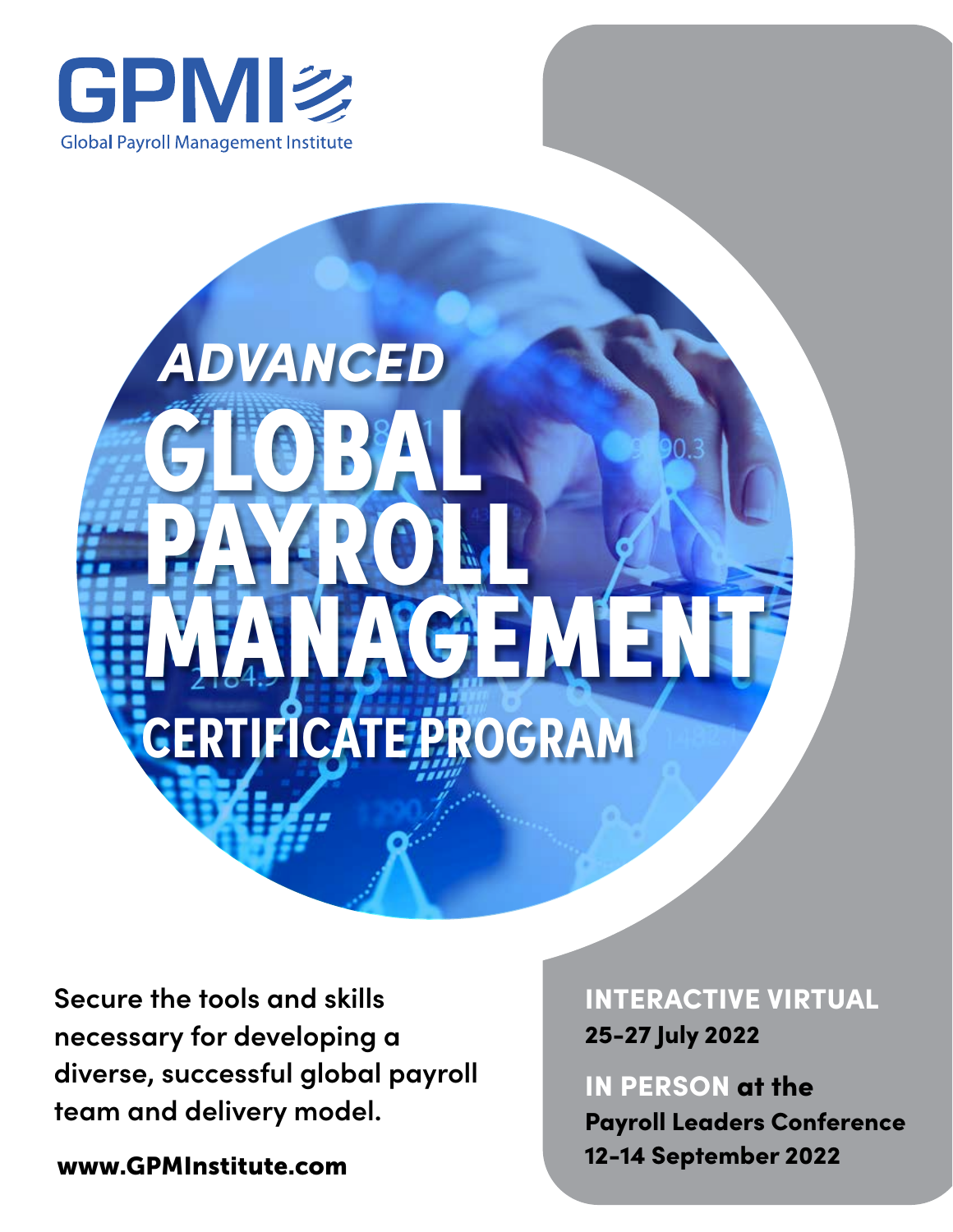This certificate program will dive deep into the comprehensive approach to the global payroll delivery model, the role culture plays, and the development of global teams and career opportunities. This program will give you, the global payroll leader, the tools and skills to construct a world-class global payroll organization.



2022 ADVANCED GLOBAL PAYROLL MANAGEMENT CERTIFICATE PROGRAM

# **OBJECTIVES FOR THE COURSE**

- **•** Formulate a global strategy and governance model that will drive standardized processes.
- **•** Build a framework that will support controls and ensure compliance across the globe.
- **•** Develop and nurture a diverse remote global payroll team.
- **•** Establish a business partnership where global payroll supports the company business objectives.

# **CERTIFICATE PROGRAM INFORMATION**

## **Your registration includes:**

- A hard-copy course book for in-person classes and a PDF course book for Interactive Virtual
- Up to 12 RCHs, 1.2 CEUs, or 14 CPE credits. No advance preparation or prerequisites required. Field of Study: Business Management & **Organization**
- Two networking luncheons, three continental breakfasts, and refreshment breaks for in-person attendees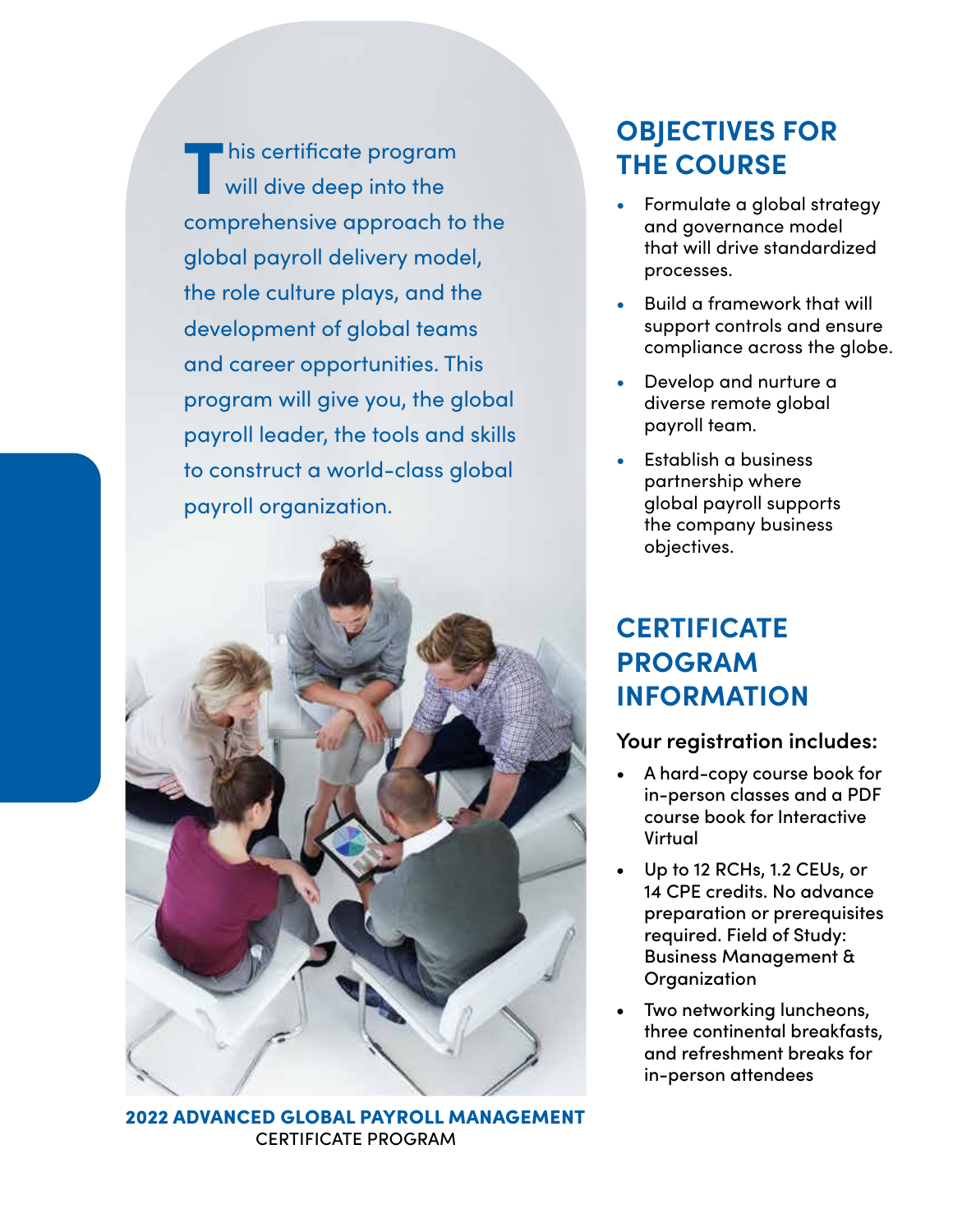# LEARNING MODULES

# **Strategy and Governance**

- Develop a strong governance model
- Examine considerations for developing an effective roadmap
- Illustrate the various payroll delivery models
- Identify the importance of standardizing processes, policies, and data privacy



## Compliance and Control

- Identify the control and compliance needs of your organization
- Review how to identify and assess risks
- Design meaningful controls to support global management
- Establish local compliance while having a global view

# Leadership Management

- Manage a remote staff throughout the world
- Learn the importance of cultural differences
- **Discuss effective methods of** communication
- Build an effective team to think and perform globally

# Being an Effective Global Business Partner

- Discover the importance of a successful business partnership
- Discuss how payroll can help the business be more effective
- Educate the business on how non-cash items can impact an employee's pay
- Explore how effective partnerships can lead to career development for payroll staff